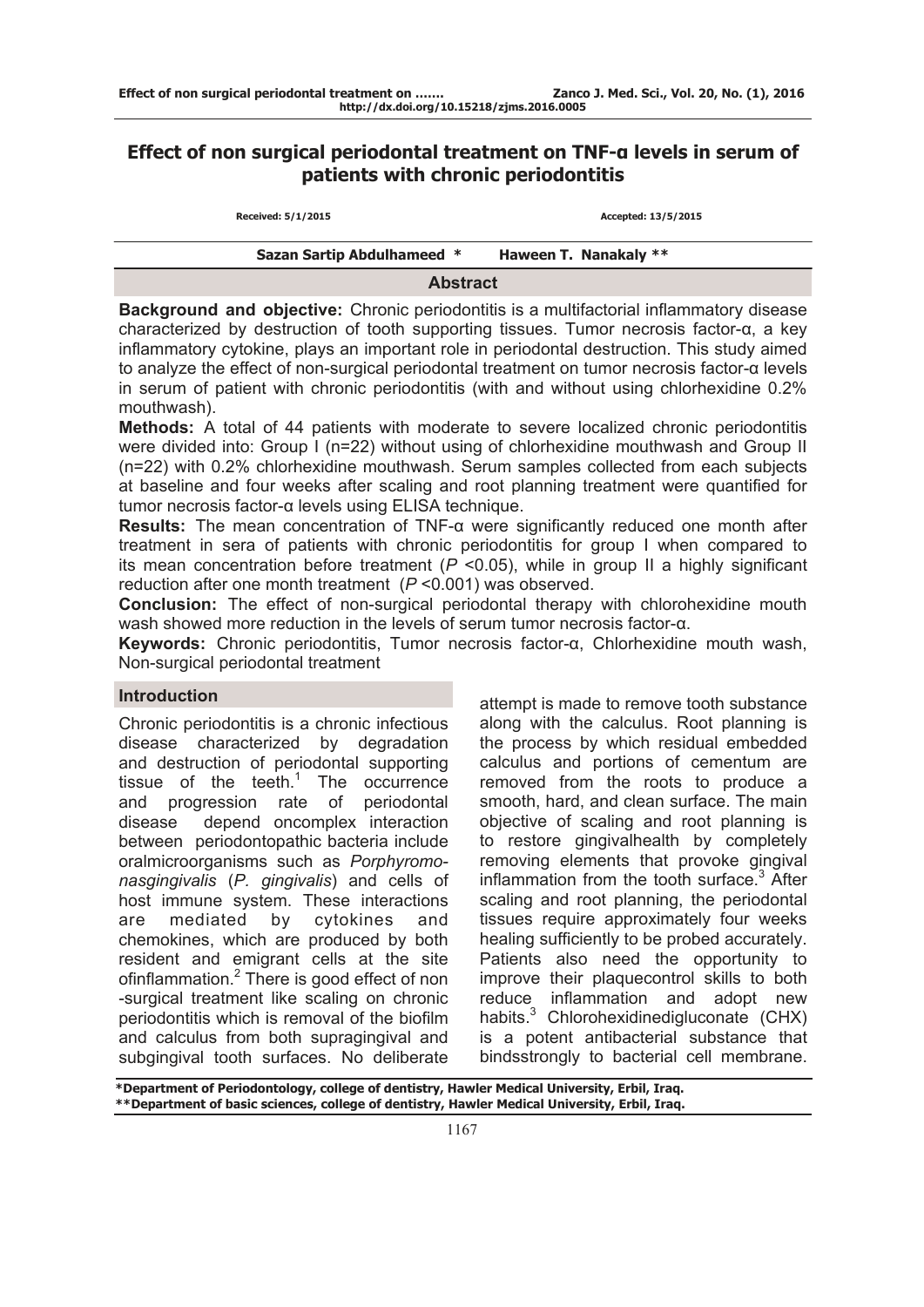**Effect of non surgical periodontal treatment on ……. Zanco J. Med. Sci., Vol. 20, No. (1), 2016 http://dx.doi.org/10.15218/zjms.2016.0005**

In periodontal treatment, the use of CHX in periodontal pockets as an adjunct non-surgical periodontal treatment produces important improvement in clinical parameters compared with conventional treatment.<sup>4</sup> Chlorohexidine mouthwash can be used as an adjunct to oral prophylaxis in reducing pro-inflammatory cytokines such as interleukine-2 (IL-2) and interferon gamma (IFN-γ) in patients with chronic periodontitis.<sup>5</sup> Cytokines change in periodontitis which is soluble proteins that serveas mediators of cell function and are produced by various cell types. Several lines of evidence have discovered that cytokines play significant roles not only in tissue homeostasis but also in the pathogenesis of many infectious diseases. Cytokines play crucial roles in the maintenance of tissue homeostasis, a process which requires a delicate balance between anabolic and catabolic activities. In particular tumor necrosis factor alpha (TNF-α) which is a pro-inflammatory cytokine, that has been detected in gingival crevicular fluid and gingival tissues from individuals with periodontitis.<sup>6,7</sup> This cytokine is a potent immunologic mediator, in addition to its inflammatory effects, increases bone resorption and regulates fibroblast proliferation.<sup>8,9</sup> TNF- $\alpha$  activity is regulated by interleukin-10 and other anti-inflammatory molecules. The balance between these and other cytokines regulate the homeostasis of the immune system. Thus, in any inflammatory disease, the predominance of pro-inflammatory cytokines is expected, leading to an unbalanced response and further tissue destruction.<sup>10</sup> Thus, in view of the aforementioned findings, this study was undertaken to assess whether non -surgical periodontal treatment: scaling and root planning with and without using 0.2% CHX mouthwash is associated with changes in immunoserological marker of systemic inflammation like (TNF-α).

**Methods** 

# **Study subjects**

Participants were selected from subjects who attended the Department of Periodontology**,** College of Dentistry, Hawler Medical University in Erbil city for the period from March to June 2013.

## **Study design**

Forty four patients (28 males and 16 females) were selected to participate in this comparative study by using convenience sampling method. Patients aged from 30 to 50 years, diagnosed as localized chronic periodontitis with moderate clinical attachment loss (3-4mm) or severe (≥5mm) with the presence of probing pocket depth (PPD) ≥4mm were enrolled in this study. Patients were divided into two groups; Group I: Twenty two patients were treated by scaling and root planning without using of CHX and followed up after one month. Group II: Twenty two patients were treated by scaling and root planning with 0.2% CHX mouth wash and followed up after one month. The patients were asked to do mouth rinsing twice daily every 12 hours with 0.2% CHX for one month. All patients were systemically healthy and had not received periodontal treatment for at least 6 months prior to the clinical examination and sampling. Exclusion criteria were subjects with pregnancy/lactating females, deleterious habits like smoking/alcohol consumption, subjects with antibiotics, anti-inflammatory agents, immunosuppressant, or systemic contraceptive for the past six months. Subjects who satisfied the inclusion criteria of the study were selected and ethical approval was obtained from the Ethics Committee and the Scientific Committee of the College of Dentistry, Hawler Medical University. Each patient received a detailed explanation regarding the study procedure, and written informed consent was obtained from those who agreed to participate voluntarily in the study.

# **Stent preparation**

The purpose of using the occlusal stent in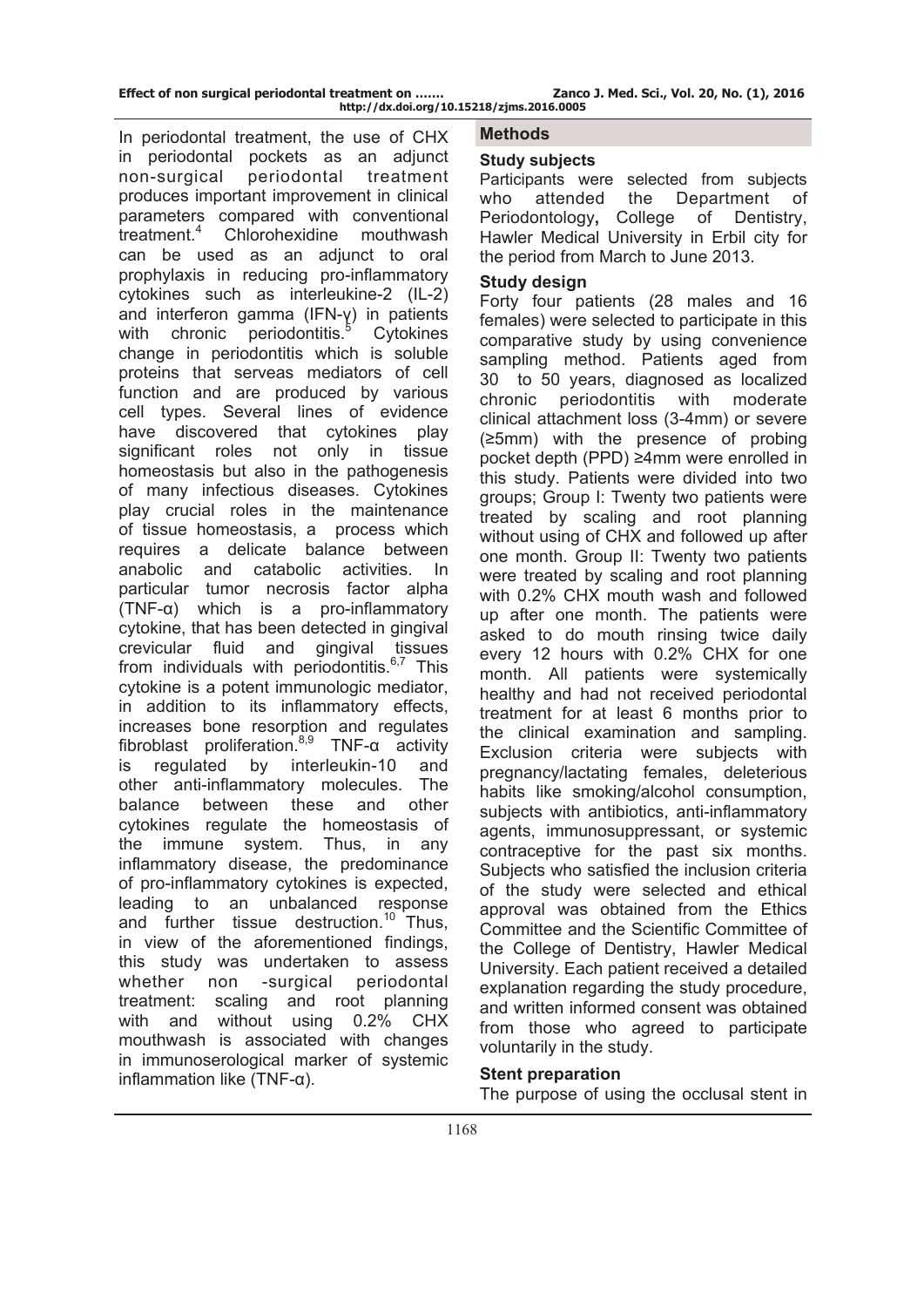| Effect of non surgical periodontal treatment on | Zanco J. Med. Sci., Vol. 20, No. (1), 2016 |
|-------------------------------------------------|--------------------------------------------|
| http://dx.doi.org/10.15218/zjms.2016.0005       |                                            |

this clinical trial study was to permit and guide the entry of periodontal probe into probing locations at measured sites (buccal, lingual, mesial, distal). First, for each patient an upper and lower alginate impression was taken to make stone – casts. Then, an individually customized transparent hard acrylic occlusal stent was constructed for each single arch of the patients. Stents were trimmed to the height of contour of the buccal and lingual surfaces with a periphery away from the cement-enamel junction and the gingival marginas shown in Figure 1. In addition, fixed guiding steering grooves (buccal and lingual/palatal) and interproximal notches were made on the stent for each tooth included adjacent tothe measured sites. The stents were used at baseline and after one month of treatment for follow up. Scaling and root planning were performed under local anesthesia (in some exceptional cases when we had some tooth sensitivity). After samples were collected basically performed in the same visit following the baseline data collection, a full mouth scaling and root planning was carried out as follows:

Gingival infiltration by local anesthesia (Ultracain D-S forte Karpul 40mg/ml;1,7ml streil-apirojen). Full mouth scaling and root planning using electrical scaler in one visit. It was carriedout until the root surface felt smooth with the tip of a periodontal probe. After scaling and root planning was completed the teeth were polished with prophylaxis paste containing pumice.

For Group II 0.2% CHX mouthwash (chorsodyle) twice daily for one month in addition to 0.2% CHX solution as a coolant with electric scaler, while Group I electric scaler used without adding CHX. A second visit was scheduled for all patients one week after the first visitto emphasize the need to follow the oral hygiene instructions. Chronic periodontitis patients were diagnosed based on the criteria of American Academy of Periodontology classification of periodontal diseases (2000). Periodontal evaluation included gingival index, bleeding on probing (BOP), probing pocket depth (PPD), and clinical attachment level (CAL).  $3,11,12$ 

### **Blood collection and processing**

Three ml of blood sample were drawn from the ante-cubital vein from each patient twice times before and after periodontal treatment. The blood was allowed to clot at room temperature which helps the plasma separate from cells and after two hours serum was separated from blood by centrifuging at 3000 rpm for 10 minutes. The extracted serum was immediately transferred to a plastic vial and stored at - 20 $^{\circ}$  C in deep freezer,<sup>13</sup> at Blood Bank Unite of Nanakaly Hospital for Blood Diseases. Sera were testes for TNF-α by enzyme-linked immunosorbent assay (ELISA) according to the manufacturer instruction kit (Koma Biotech INC Human TNF-α /ELISA Kit: Cat# K0331131 U.S.A.) at Virology Unite of the Nanakaly Hospital for Blood Diseases.



**Figure 1:** Method of periodontal examination.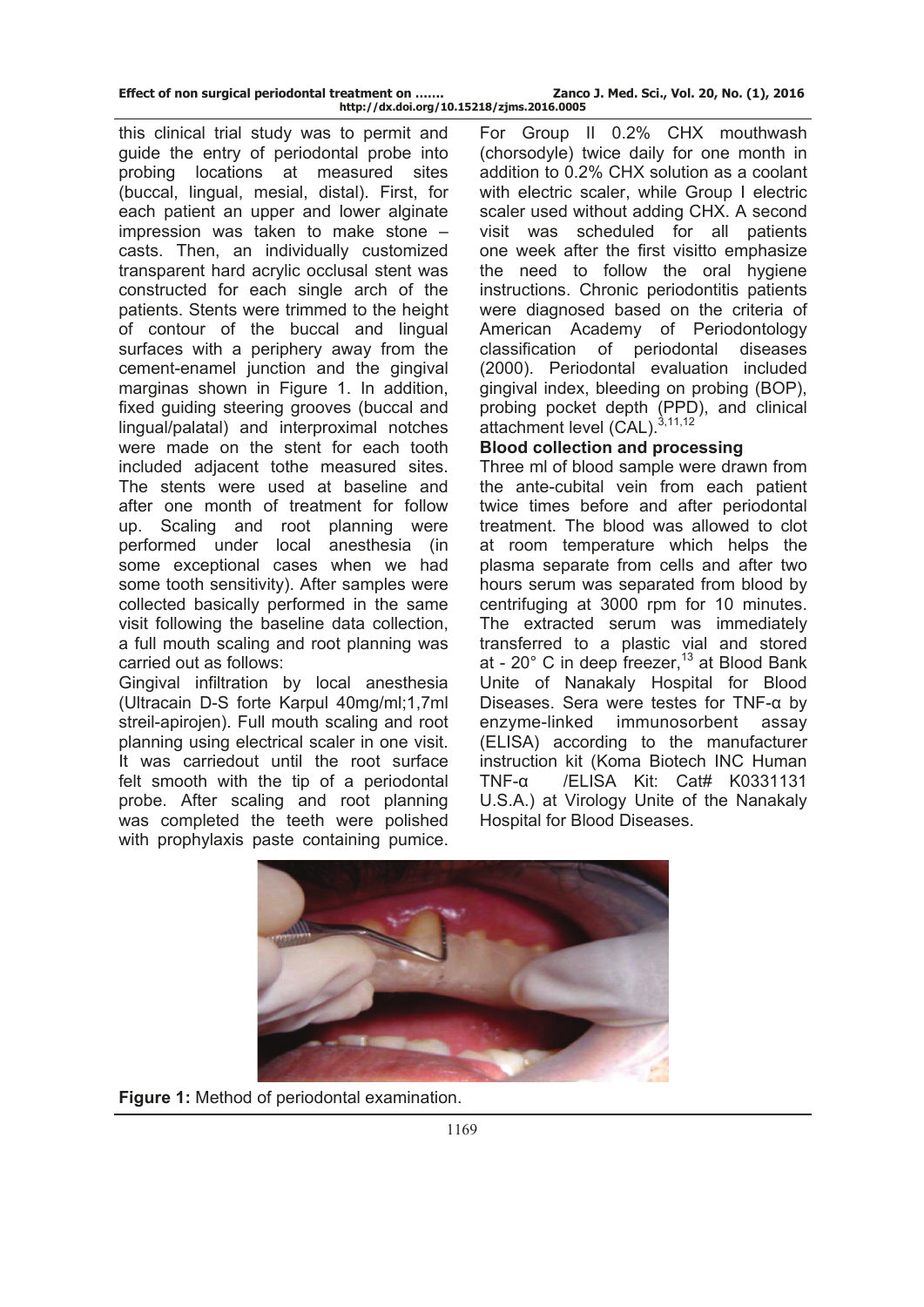| Effect of non surgical periodontal treatment on | Zanco J. Med. Sci., Vol. 20, No. (1), 2016 |
|-------------------------------------------------|--------------------------------------------|
| http://dx.doi.org/10.15218/zjms.2016.0005       |                                            |

#### **Statistical analysis**

The data was analyzed using the statistical package for the social sciences (version 20). Microsoft Word and Excel have been used to generate figures, tables etc. Mean and standard deviation (SD) were calculated for all the parameters (PPD, CAL, BOP and TNF-α,) of both groups at baseline and after four weeks. Continuous data were expressed as mean±SD. Mean values of each parameter are compared between the groups using paired sample t test. A *P* value of ≤0.05 was considered statistically significant.

#### **Results**

Forty four patients with chronic periodontitis (28 males and 16 females aged from 30 to 50 years with the mean age 36.75±6.12 years) were deprived of the exclusion criteria and completed the one month clinical trial.

**Clinical effects of periodontal treatment**  The mean value of periodontal parameters (BOP, PPD and CAL) for group I patients before treatment (46.700 ± 24.023, 4.349  $\pm$  0.633 and 3.595  $\pm$  0.719, respectively) showed highly significant (P <0.001) decrease after one month treatment  $(11.825 \pm 10.190, 2.886 \pm 0.951)$  and 2.255 ± 0.642, respectively) as shown in Table 1.

**Table 1:** Descriptive statistics for mean ± SD and paired t-test for mean values of (BOP, PPD, CAL, and TNF- $\alpha$ ) in group I and II before and one month after treatment in patients with chronic periodontitis.

| <b>Variables</b>        |               | Group I: N=22<br>(without chlorhexidine)<br>Mean ± SD | P value                          | Group II: N=22<br>(with chlorhexidine)<br>Mean ± SD | P value     |  |
|-------------------------|---------------|-------------------------------------------------------|----------------------------------|-----------------------------------------------------|-------------|--|
| BOP <sub>%</sub>        | <b>Before</b> | $46.700 \pm 24.023$                                   | < 0.001                          | $56.740 \pm 24.660$                                 | < 0.001     |  |
|                         | After         | 11.825 ±10.190                                        |                                  | $9.079 \pm 9.841$                                   |             |  |
|                         |               |                                                       |                                  |                                                     |             |  |
| <b>PPD</b><br>(mm)      | <b>Before</b> | $4.349 \pm 0.633$                                     | < 0.001                          | $4.369 \pm 0.469$                                   | < 0.001     |  |
|                         | After         | $2.886 \pm 0.951$                                     |                                  | $2.833 \pm 0.667$                                   |             |  |
|                         |               |                                                       |                                  |                                                     |             |  |
| CAL                     | <b>Before</b> | $3.595 \pm 0.719$                                     | < 0.001                          | $3.874 \pm 0.655$                                   | < 0.001     |  |
| (mm)                    | After         | $2.255 \pm 0.642$                                     |                                  | $2.486 \pm 0.663$                                   |             |  |
|                         |               |                                                       |                                  |                                                     |             |  |
| $TNF-\alpha$<br>(pg/ml) | <b>Before</b> | $31.079 \pm 17.690$                                   | $40.583 \pm 21.523$<br>$0 < 05*$ |                                                     | $0 < 001**$ |  |
|                         | After         | $27.298 \pm 20.254$                                   |                                  | $30.198 \pm 12.576$                                 |             |  |
| SD-Standard deviation   |               |                                                       |                                  |                                                     |             |  |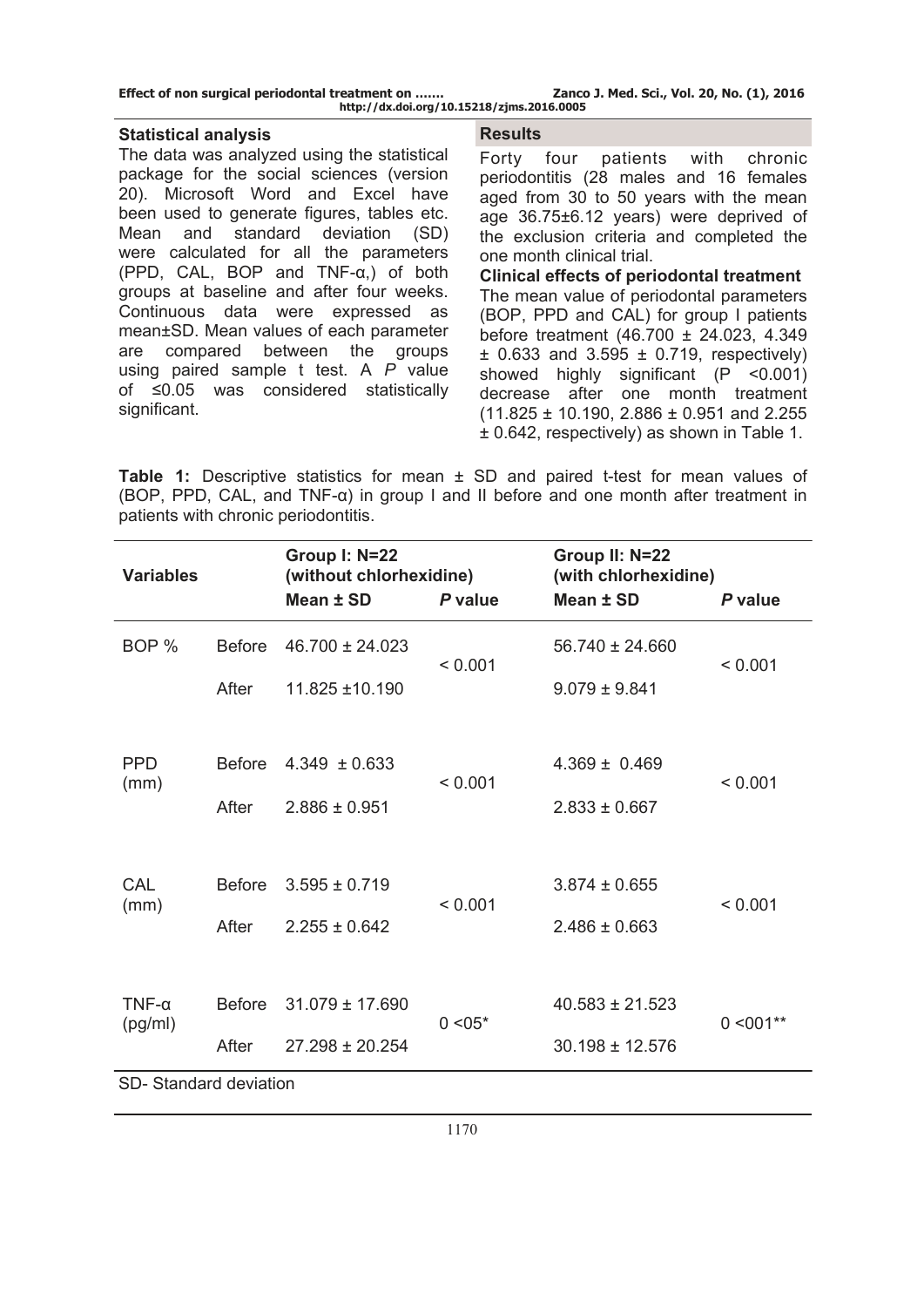|  | Effect of non surgical periodontal treatment on |  |
|--|-------------------------------------------------|--|
|  | http://dx.doi.org/10.1                          |  |

In group II patients with the use of 0.2% CHX mouthwash, the mean value of periodontal parameters (BOP, PPD and CAL) before treatment (56.740 ± 24.660, 4.369 ± 0.469 and 3.874 ± 0.655, respectively) showed highly significant (*P* <0.001) decrease after one month treatment (9.079 ± 9.841, 2.833 ± 0.667 and  $2.486 \pm 0.663$ , respectively) as demonstrated in Table 1.

### **Changes in circulating level of TNF- α**

As revealed in Table 1, the mean concentration of TNF-α in sera of patients with chronic periodontitis for the Group I showed significant decrease in mean concentration (27.298  $\pm$  20.254pg/ml) after one month treatment, as compared to its concentration (31.079 pg/ml) in serum of the same patients before treatment (*P* <0.05). However, our results showed a highly significant decrease in mean concentration of TNF-α (30.198 ± 12.576 pg/ml) in sera of Group II patients with chronic periodontitis after one month treatment, as compared to its concentration (40.583 ± 21.523pg/ml) before treatment (*P* <0.001). On clarifying the role of using 0.2% CHX mouthwash, a comparison in the mean value of periodontal parameters (BOP, PPD and CAL) and pro inflammatory cytokine (TNF-α) between group I and II patients one month after treatment was done using paired t-test. CHX mouthwash caused more obvious reduction in all studied parameters although all the changes were statistically non-significant (*P* >0.05) as shown in Table 2.

# **Discussion**

In this study, the periodontal parameters; BOP, PPD and clinical attachment loss (CAL) showed high significant reduction in their mean scores one month after periodontal treatment in Group I and II, in comparison to their mean scores before treatment. The results are in agreement with those obtained by George and Janam.<sup>14</sup> who showed a highly significant reduction in the mean value of PPD and CAL two months after treatment. The present study also supported by Radafshar et al*,* 15 who suggested that non-surgical periodontal treatment was significant in improvement of the PPD, CAL and bleeding scores. Furthermore, statistically significant reduction in clinical index scores (CAL and PPD) were noted in chronic periodontitis patients after non-surgical periodontal treatment.16 These results were also in agreement with the findings of Radafshar et al. $17$  who stated that patients with chronic periodontitis treated by full mouth scaling and root planning within 24 hours plus a local application of antiseptic and prescription of 0.2 % chlorhexidine mouth wash once daily for 14 days without any intra pocket disinfecting irrigation conducted highly significant reduction of clinical parameters (BOP, PPD and CAL) after one month of the treatment (*P* <0.001). Our results were in the same direction with Chauhan et al, $^{18}$  who observed that a significant reduction in (PPD) and gain in (CAL) between base line and three months follow up  $(P \le 0.05)$ . In a randomized, control clinical trial,

| <b>Parameters</b>     | Group I: N=22<br>(Without chlorhexidine)    | Group II: N=22<br>(With chlorhexidine)      | P value |  |
|-----------------------|---------------------------------------------|---------------------------------------------|---------|--|
|                       | After one month treatment<br><b>Mean±SD</b> | After one month treatment<br><b>Mean±SD</b> |         |  |
| <b>BOP</b> (%)        | 11.825±10.190                               | $9.079 \pm 9.841$                           | 0.361   |  |
| PPD (MM)              | 2.886±0.951                                 | 2.833±0.667                                 | 0.827   |  |
| CAL (mm)              | $2.255 \pm 0.642$                           | 2.486±0.663                                 | 0.225   |  |
| TNF- $\alpha$ (pg/ml) | 27.298±20.254                               | 30.198±12.576                               | 0.519   |  |

| Table 2: Paired t-test for mean values of (BOP, PPD, CAL, and TNF- $\alpha$ ) between group I |  |  |  |  |  |
|-----------------------------------------------------------------------------------------------|--|--|--|--|--|
| and II one month after treatment in patients with chronic periodontitis.                      |  |  |  |  |  |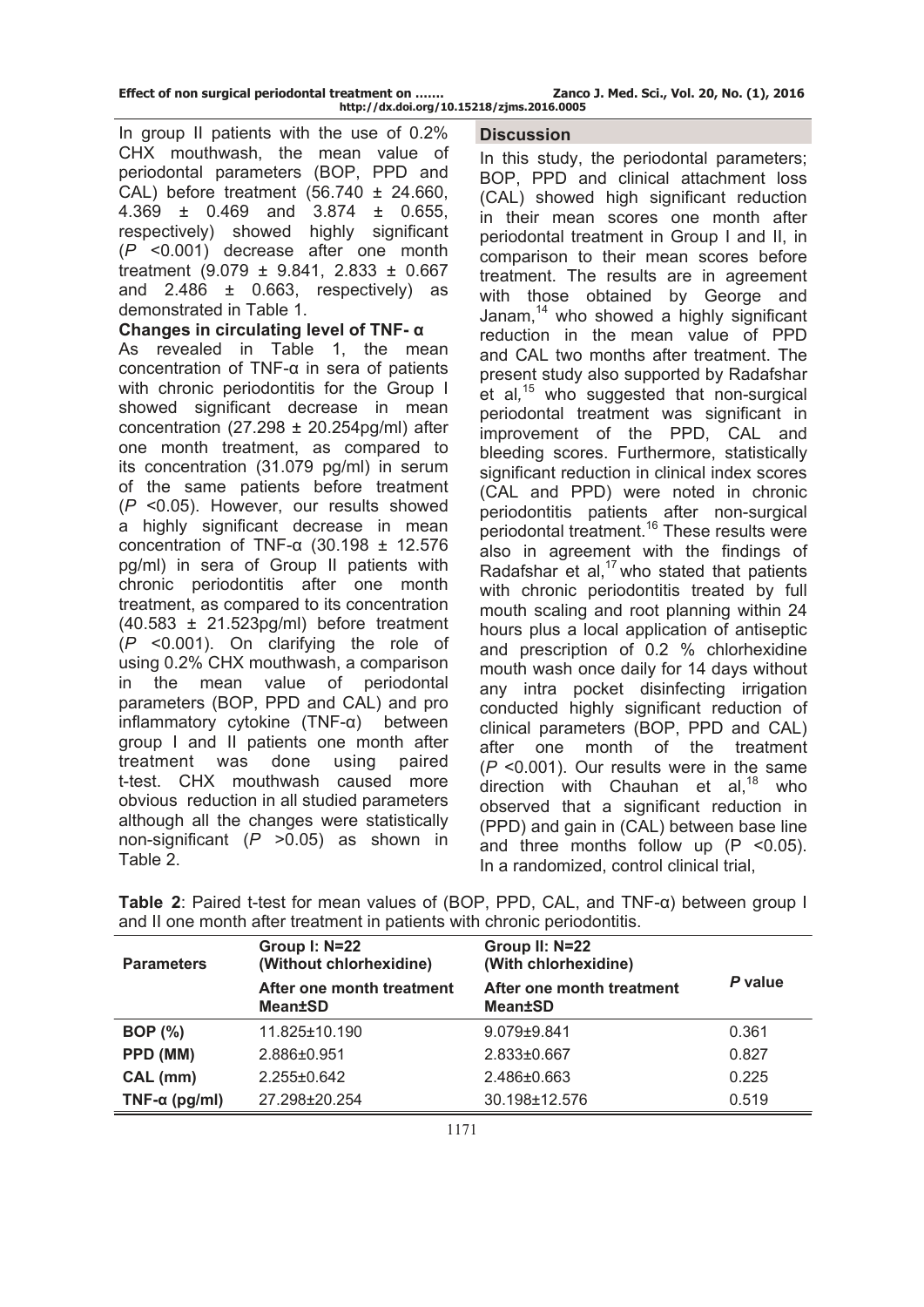| Effect of non surgical periodontal treatment on |                                 |  |
|-------------------------------------------------|---------------------------------|--|
|                                                 | http://dx.doi.org/10.15218/zjms |  |

45 patients were assigned to four weeks rinsing with a 0.05 CHX ⁄herbal extract combination or a 0.1 % CHX solution. The results were significant decrease in PPD  $(P \le 0.001)$ .<sup>19</sup> In contrast to our findings a systematic review on the effects of local antimicrobials as adjuncts to subgingival debridement, compared with subgingival debridement alone, in the treatment of chronic periodontitis demonstrated that the application of CHX and metronidazole showed a minimal effect when compared with placebo on BOP, CAL and PPD.<sup>20</sup> A systematic review of the effect of full mouth debridment with and without antiseptics in patients with chronic periodontitis by Lang et al, $21$  reported that despite the significant differences of modest magnitude, full mouth debridement with antiseptic or full mouth scaling and root planning without antiseptic don't provide clinically relevant advantages over conventional staged debridement in BOP, CAL and PPD. The explanation for this variation may be due to the effectiveness of scalingand root planning because restoration and epithelialization of the sulcus generally require two to seven days and restoration of the junctional epithelium occurs as early as five days after treatment. Immature collagen fibers appear within 21 days. Healthy gingival fibers inadvertently severed from the tooth and tears in the epithelium are repaired in the healing process. $^{22}$  Several investigators have reported that in monkeys and humans treated by scaling and root planning, healing results in the formation of a long, thin junctional epithelium with no new connective tissue attachment. In some cases, this long epithelium is interrupted by "windows" of connective tissue attachment.<sup>3</sup> This study found that the mean concentration of TNF-α was highly significantly decreased in sera of patients with chronic periodontitis one month after treatment, when compared to its concentration in sera of the same patients before treatment for both groups, particularly for group II. A study done by

Dag et  $al.^{23}$ showed that significant decreases determined in the TNF-α level between the base line and three month measurements. Periodontal therapy was shown to reduce the serum levels of IL-6, TNF- $\alpha$  and CRP.<sup>24,25</sup> Periodontitis may conceivably contribute to circulating TNF-α in at least three ways. First, enhanced the production of TNF-α by monocytes, with periodontitis may indicate a hyper responsiveness of monocytes to bacterial challenge.26 Second, the translocation of Gram -negative species from the periodontal biofilm into the circulation may cause TNFα level to become elevated. Geerts et al. $27$ demonstrated that plasma endotoxin levels increased following mastication in subject with periodontitis. As systemically administered endotoxin is known to cause TNF-α level to become elevated, $^{28}$  it is plausible that endotoxin entering the circulation from the periodontal biofilm may account for elevated TNF-α. Both attachment loss and plasma endotoxin are significant independent predictors of elevated plasma TNF-α. 27 A third possible mechanism may result from a direct cytokinaemia from the gingival crevicular fluid (GCF) i.e., a translocation of cytokines from the periodontal ligament into the circulation. Scaling and root planning result in a shortterm increase in circulating  $TNF-a<sup>29</sup>$  that may be due to septicemia. Subjects with mild periodontitis had significantly lower TNF-α level than those with moderate or severe periodontitis. Our results suggest that periodontitis may influence serum TNF -α level by any of these three mechanisms. Interestingly,  $TNF-\alpha$  induces the secretion of collagenase by fibroblast, stimulates the resorption of bone and has been implicated in the destruction of periodontal tissue in periodontitis.30 In contrast to our results, Yamazaki et al*,* 31 explored that TNF-α and IL-6 level didn't change following periodontal treatment and there was no difference in the serum levels of these inflammatory cytokines between patients either at base line or at reassessment and control subjects.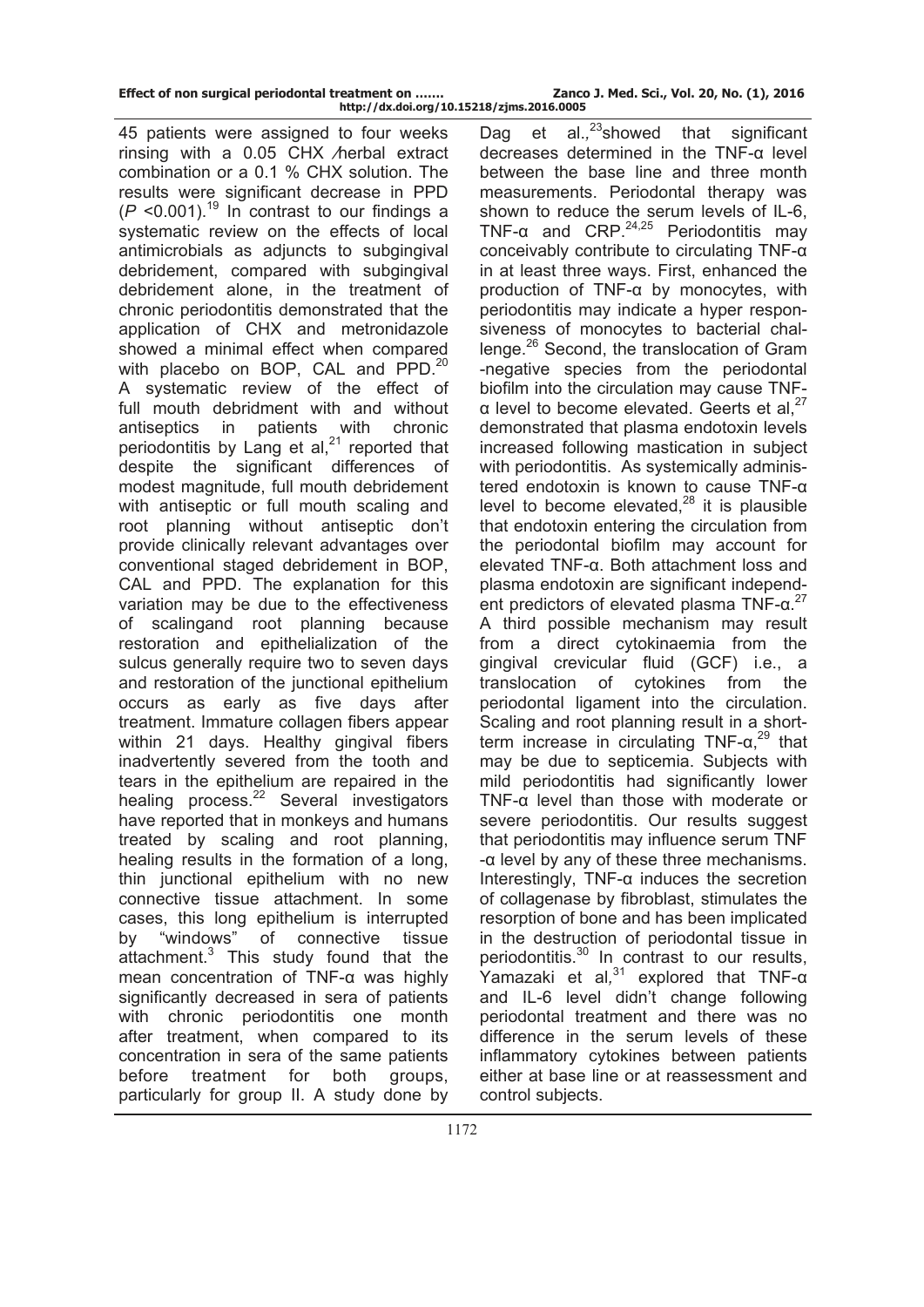**Effect of non surgical periodontal treatment on ……. Zanco J. Med. Sci., Vol. 20, No. (1), 2016** 

#### **Conclusion**

Non-surgical periodontal treatment (scaling and root planning) with using of 0.2% chlorohexidine mouth wash leads to the recovery of inflammation by reducing the serum level of TNF-α with highly significance difference in patients with chronic periodontitis after one month treatment. Therefore, it is suggested to design further longitudinal studies with larger sample sizes on other different groups of periodontal diseases to evaluate this biomarker and also measure this biomarker in gingival crevicular fluid, saliva and compare with serum in different groups.

#### **Conflicts of interest**

The authors report no conflicts of interest.

#### **References**

- 1. Mullally BH, Coulter WA, Hutchinson JD, Clarke HA. Current oral contraceptive status and periodontitis in young adults. J Periodo 2007; 78:1031-6.
- 2. AbbasAk, lichtman AH.Cellular and molecular immunology.  $5<sup>th</sup>$  ed, Saunders, The Curtis Center. Independent Square West, Philadelphia, PA; 2005. P.243-75.
- 3. Newman MG, Takei HH, Klokkevold PR, Carranza FA. Caranza's clinical periodontology. In: Chronic periodontitis, 11th ed. St. Louis, MO: Elsevier Saunder; 2012. P.483-6.
- 4. Mehmet Sa, Glam U, Gur A, Sxerife BB, Sema SH. Boric acid irrigation as an adjunct to mechanical periodontal therapy in patients with chronic periodontitis: A randomized clinical trial. J Periodontol 2013; 84(9):1297-308.
- 5. Sharma S, Saimbi CS, Koirala B,Shukla R.Effect of various mouthwashes on the levels of interleukin -2 and interferon gamma in chronic gingivitis. J Clinpediatr Dent Winter 2008; 32(2):111-4.
- 6. Okada H, Murakami S. Cytokine expression in periodontal health and disease. Crit Rev Oral Biol Med 1998; 9(3):248-66.
- 7. Birkedal H. Role of cytokines and inflammatory mediators in tissue destruction. J Periodontal Res 1993; 28:500-10.
- 8. Dufour A, Baran C, Langkamp HL, Piesco NP, Agarwal S. Regulation of differentiation of gingival fibroblast and periodontal ligamentcells by rhIL-1 b and rhTNF-a. J Periodontal Res 1993; 28:566-8.
- 9. Manolagas SC.Role of cytokines in bone resorption. Bone 1995; 17:63S-7S.
- 10. Kantarci A,Hasturk H, Van Dyke T. Hostmediated resolution of inflammation in periodontal diseases. Periodontol 2006; 40: 144-63.
- 11. Lindhe J, Niklaus PL, Karring T. Clinical periodontology and implant dentistry. 5th. Blackwell Munksgard; 2008.
- 12. American Academy of Periodontology. Ad Hoc Committee on the Parameters of Care: Phase I therapy. J Perio 2000; 71: 856.
- 13. Sood R. Textbook of Medical Laboratory Technology. Chapter 9 ClinicalHaematology. 1<sup>st</sup> ed. New Delhi: Jaypee Brothers Medical Publishers; 2006.
- 14. George, AK, Janam P. Theshort-term effects of non-surgicalperiodontal therapy on the circulating levels of interleukin-6 and C-reactive protein in patients with chronic periodontitis. J Indian SocPeriodontol 2013; 17(1): 36-41
- 15. Radafshar G, Shad B, Ariamajd E, GeranmayehS. Effective of non-surgical treatment on the level of serum inflammatory markers in advanced periodontitis.J Dent 2010; 7(1): 24-30.
- 16. Tuter G, Ozdemar B, Kurtis B, Serdar M, Yucel AA, Ayhan E. Short term effect of non-surgical treatment on gingival crevicular fluid levels of tissueplasminogen activator and plasminogen activator inhibitor 2 in patients with chronic and aggressive periodontitis. Arch oral Biol 2013; 58:391-6.
- 17. Radafshar G,Torabi F, Mirfarhadi N. Short-term effects of intensive non-surgical periodontal therapy and low-dose doxycycline on serum levels of IL-6, TNF-α and lipid profile in advanced periodontitis. Afr JMicrobiol Res 2012; 6(2): 355-60.
- 18. Chauhan AS, Bains VK, Gupta V, Singh GP, Patil SS. Comparative analysis of hyaluronan gel and xanthan chlorhexidine gel, as adjunct to scaling and root planning with scaling and root planning alone in the treatment of chronic periodontits. ContempClin Dent2013; 4(1):54-61.
- 19. Duss C, Lang N P, Cosyn J,Persson G R. A randomized, controlled clinical trial on the clinical, microbiological, and staining effects of novel 0.05% chlorohexidine/herbal extract and a 0.1% chlorohexidinemouthrinse adjunct to periodontal surgery. J ClinPeriodontol 2010; 37 (11):988-97.
- 20. Matesanz-Pérez P, García-Gargallo M, Figuero E, Bascones-MartínezA, Sanz M, Herrera D. A systematic review on the effects of local antimicrobials as adjuncts to subgingival debridement, compared with subgingival debridement alone, in the treatment of chronic periodontitis. J ClinPeriodontol 2013; 40 (3):227-41.
- 21. Lang NP, Schatzle MA,Loe H. Gingivitis as a risk factor in periodontal disease. J Clin Periodontol 2009; 36:3-8.
- 22. Caton JC, Zander HA.The attachment between tooth and gingival tissues after periodic root planing and soft tissue curettage. J Periodontol 1979; 50:462.
- 23. Dag A, Firat ET, Arikan S, Kardiroglu AK, Kaplan A. The effect of periodontal therapy on